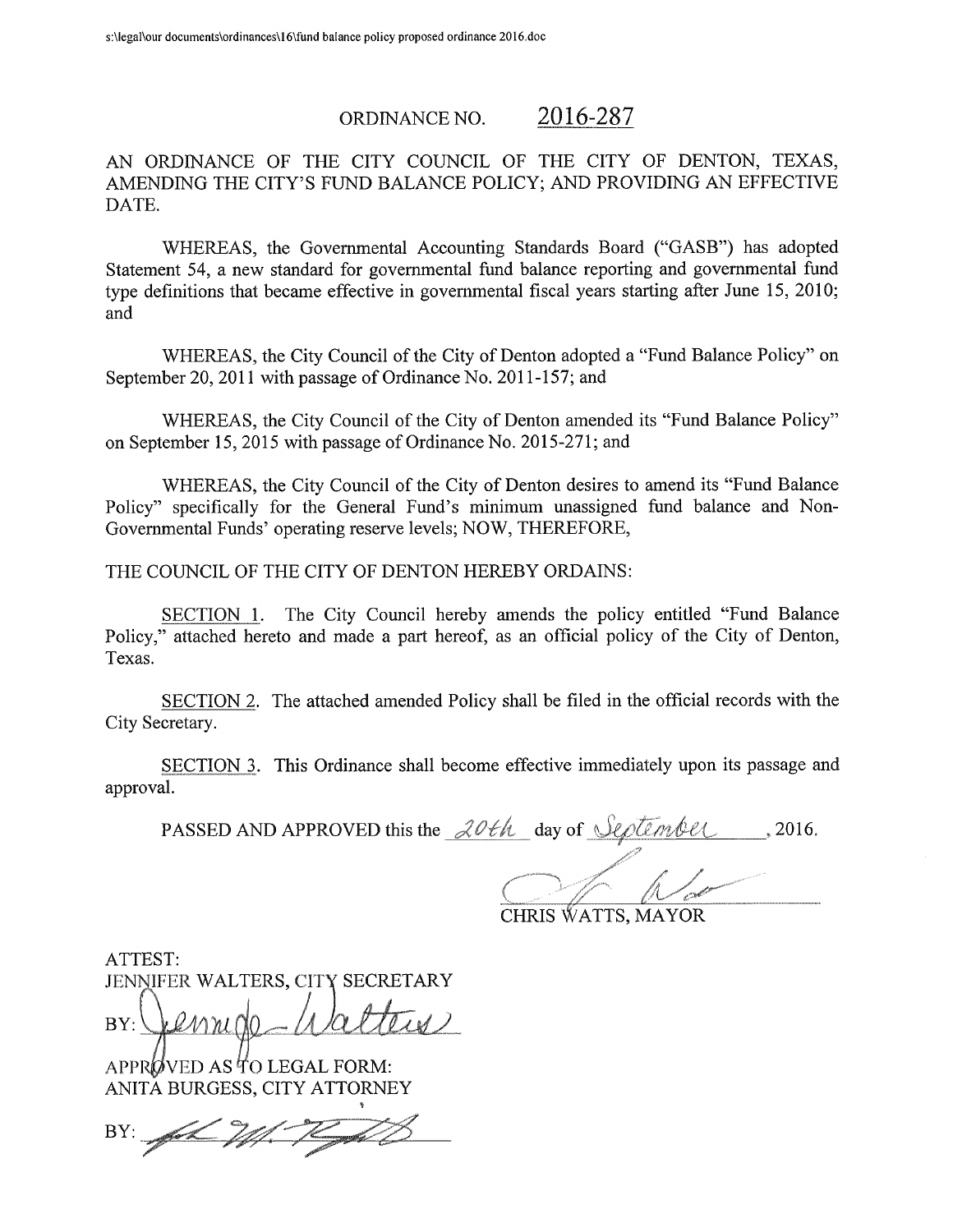# CITY OF DENTON **FUND BALANCE POLICY (Revised 9/20/16)**

# Purpose and Overview

The purpose of this policy is to establish guidelines for fund balance levels within each of City of Denton's funds. It is essential that the City maintain adequate levels of fund balance to mitigate financial risk that can occur from unforeseen revenue fluctuations, unanticipated expenditures, or adverse circumstances. The fund balance level is also designed to provide an appropriate amount of working capital for the City's general operations. In general, the City of Denton should strive to avoid appropriating fund balance for recurring expenses. However, in the event that fund balance is used to support recurring expenses, the budget should clearly identify the uses of fund balance and provide an explanation of the circumstances requiring the use of fund balance. In addition, the budget should also address the future potential uses of fund balance for operating expenditures.

# Definitions and Categories

Fund Balance – Defined as the difference between a fund's assets and liabilities. According to the Governmental Accounting Standards Board ( GASB) statement number 54, fund balance must be allocated into one the following five categories:

- 1. Non-spendable Fund Balance includes amounts that are not in a spendable form or are legally or contractually required to be maintained intact. Examples include inventory or endowments.
- 2. Restricted Fund Balance includes amounts that can be spent only for the specific purposes stipulated by external resource providers either constitutionally or through enabling legislation. Examples include grants and hotel occupancy taxes.
- 3. Committed Fund Balance includes amounts that can be used only for the specific purposes determined by a formal action of the government's highest level of decision-making authority. Commitments may be changed or lifted only by the government taking the same formal action that imposed the constraint originally.
- 4. Assigned Fund Balance comprises amounts intended to be used by the government for specific purposes. Intent can be expressed by the governing body or by an official or body to which the governing body delegates the authority. In governmental funds other than the general fund, assigned fund balance represents the amount that is not restricted or committed. This indicates that resources in other governmental funds are, at a minimum, intended to be used for the purpose of that fund.
- 5. Unassigned Fund Balance is the residual classification of the general fund and includes all amounts not contained in the other classifications. Unassigned amounts are technically available for any purpose.

Note: The above fund balance categories only apply to governmental funds,